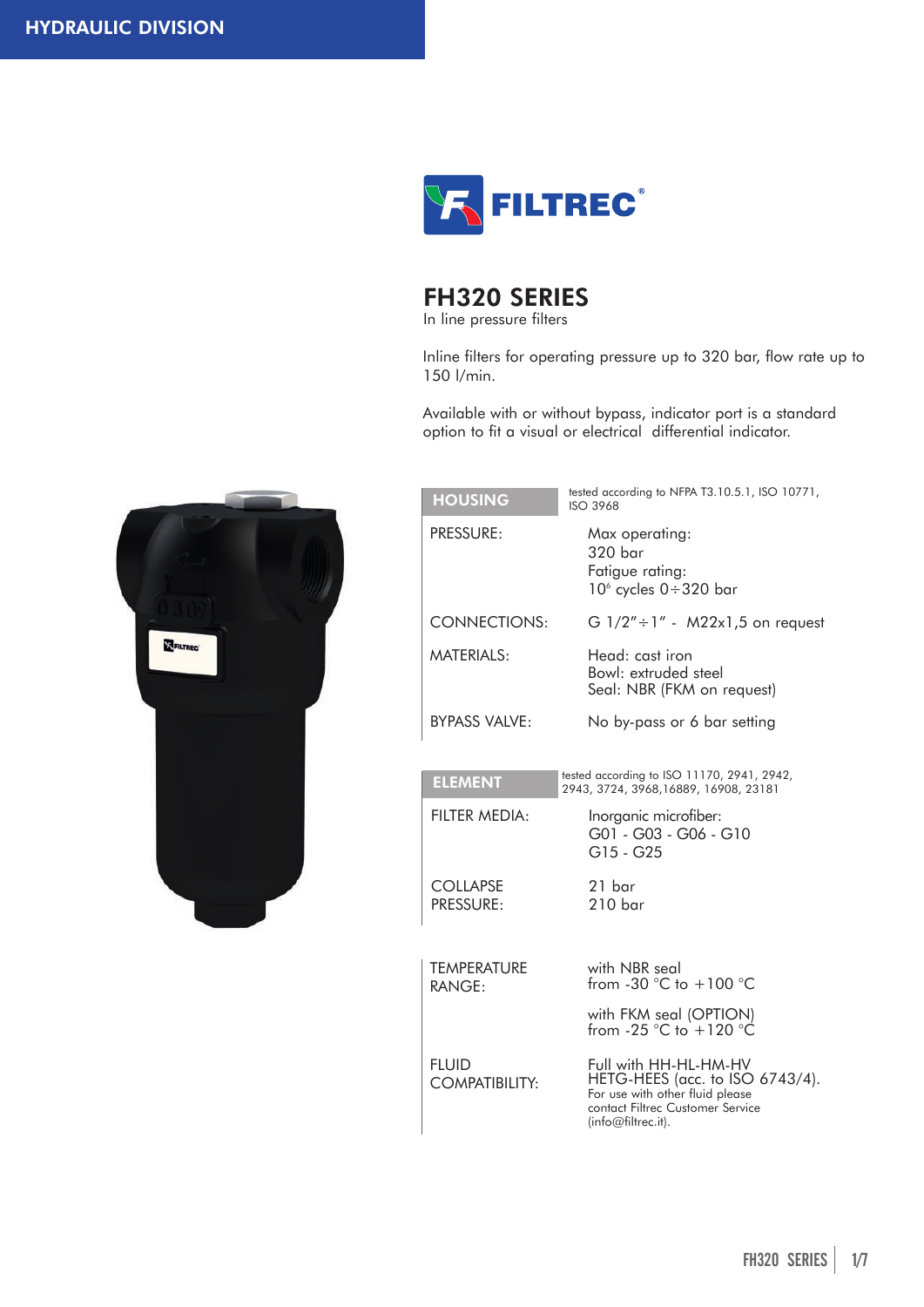

# OVERALL DIMENSIONS





# NOMINAL SIZE

| <b>MODEL</b> | A                                       | B1 | B3 | B4             | B <sub>5</sub> | D1 | F      | H1  | H <sub>2</sub> |    | R   | <b>WEIGHT</b> |
|--------------|-----------------------------------------|----|----|----------------|----------------|----|--------|-----|----------------|----|-----|---------------|
| FH320-D125   |                                         |    |    |                |                |    |        | 157 |                |    |     | 3,3 Kg        |
| FH320-D120   | G $1/2"$<br>G 3/4"<br>$G1$ "<br>M22x1,5 | 23 |    | $60,6$ 27,5 25 |                | 70 | M10x15 | 198 | 88             | 90 | 110 | 3,9 Kg        |
| FH320-D124   |                                         |    |    |                |                |    |        | 241 |                |    |     | 4,4 Kg        |
| FH320-D121   |                                         |    |    |                |                |    |        | 291 |                |    |     | 4,9 Kg        |
| FH320-D126   |                                         |    |    |                |                |    |        |     | 335            |    |     |               |

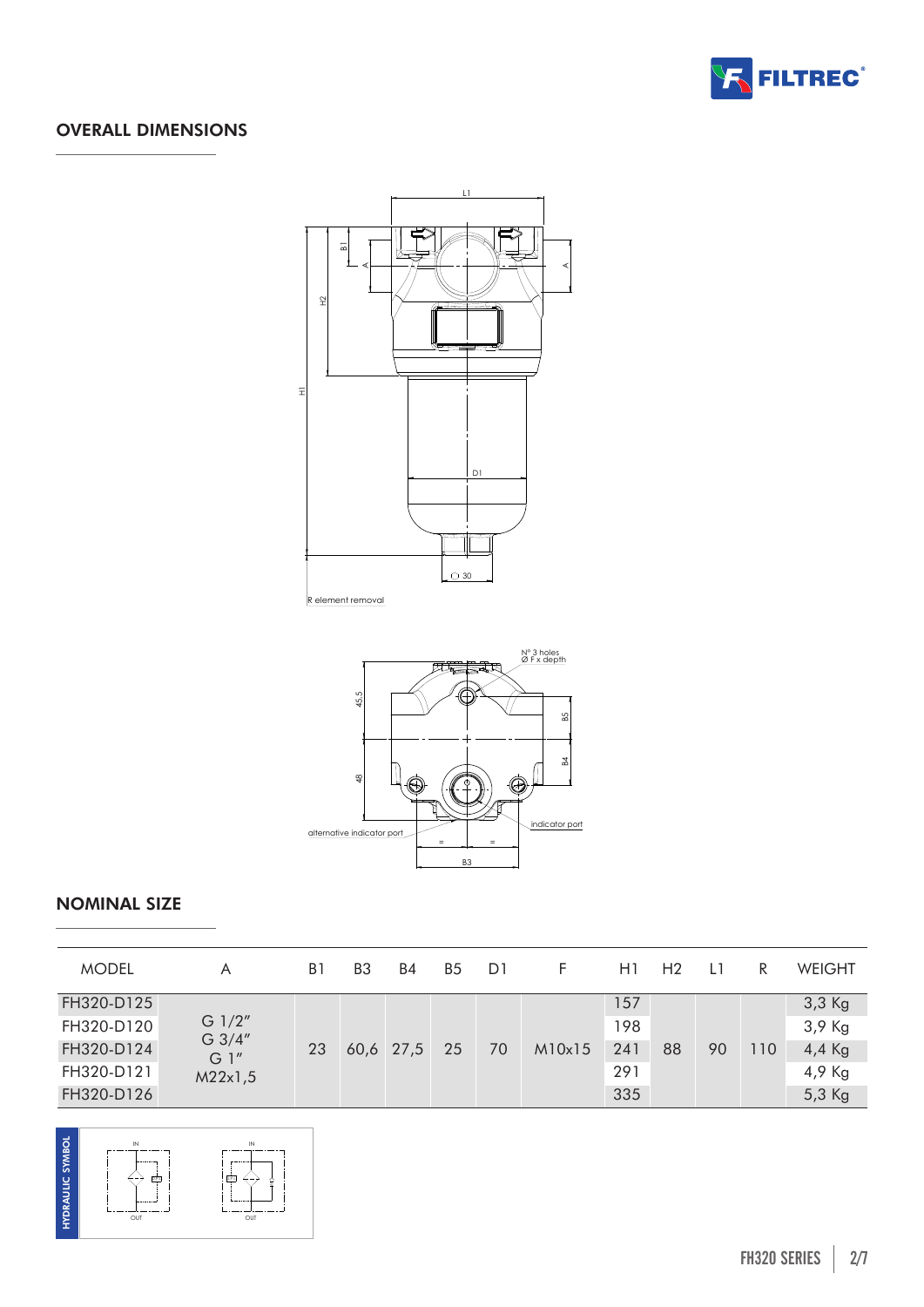

# ORDERING INFORMATION

|                | 1.                                                         | 2.             | 3. | 4.                 | 5.               | 6.                                        | 7.        | 8. | 9. | 10.                                | 11.          | 12.      |  |
|----------------|------------------------------------------------------------|----------------|----|--------------------|------------------|-------------------------------------------|-----------|----|----|------------------------------------|--------------|----------|--|
|                | <b>FH320</b>                                               | D <sub>1</sub> | 20 | G10                | $\mathbf{A}$     | $\mathbf B$                               | <b>B3</b> | D  | W  | <b>E05</b>                         | $\mathsf{S}$ | $\bf{0}$ |  |
| SPARE ELEMENT  |                                                            | D <sub>1</sub> | 20 | G10                | $\boldsymbol{A}$ |                                           |           |    |    |                                    |              |          |  |
|                |                                                            |                |    |                    |                  |                                           |           |    |    |                                    |              |          |  |
|                |                                                            |                |    |                    |                  |                                           |           |    |    |                                    |              |          |  |
|                | 1. FILTER SERIES                                           |                |    | FH320              |                  |                                           |           |    |    |                                    |              |          |  |
|                | 2. FILTER ELEMENT SERIES                                   |                |    | D <sub>1</sub>     |                  |                                           |           |    |    |                                    |              |          |  |
|                |                                                            |                |    |                    |                  |                                           |           |    |    |                                    |              |          |  |
| 3. FILTER SIZE |                                                            |                |    | 25-20-24-21-26     |                  |                                           |           |    |    |                                    |              |          |  |
|                | 4. FILTER MEDIA                                            |                |    | 000                |                  | no element                                |           |    |    |                                    |              |          |  |
|                |                                                            |                |    | G01                |                  | glassfiber $\beta_{4\mu m(c)} \geq 1.000$ |           |    |    |                                    |              |          |  |
|                |                                                            |                |    | G03                |                  | glassfiber $\beta_{5\mu m(c)} > 1.000$    |           |    |    |                                    |              |          |  |
|                |                                                            |                |    | G06                |                  | glassfiber $\beta_{7\mu m(c)} > 1.000$    |           |    |    |                                    |              |          |  |
|                |                                                            |                |    | G10                |                  | glassfiber $\beta_{12\mu m(c)} > 1.000$   |           |    |    |                                    |              |          |  |
|                |                                                            |                |    | G15                |                  | glassfiber $\beta_{18\mu m(c)} > 1.000$   |           |    |    |                                    |              |          |  |
|                |                                                            |                |    | G25                |                  | glassfiber $\beta_{22\mu m(c)} > 1.000$   |           |    |    |                                    |              |          |  |
|                | 5. ELEMENT COLLAPSE                                        |                |    | A                  |                  | 21 bar                                    |           |    |    |                                    |              |          |  |
|                |                                                            |                |    | B                  |                  | $210$ bar                                 |           |    |    | recommended with no by-pass option |              |          |  |
| 6. SEALS       |                                                            |                |    | B                  |                  | *NBR                                      |           |    |    |                                    |              |          |  |
|                | *omitted for spare element                                 |                |    | $\vee$             |                  | <b>FKM</b>                                |           |    |    |                                    |              |          |  |
|                | 7. CONNECTIONS                                             |                |    | B <sub>3</sub>     |                  | $G$ 1/2"                                  |           |    |    |                                    |              |          |  |
|                | For different thread options please check                  |                |    | <b>B4</b>          |                  | $G \frac{3}{4}$                           |           |    |    |                                    |              |          |  |
|                | availability with Filtrec Customer Service.                |                |    | B <sub>5</sub>     | G 1"             |                                           |           |    |    |                                    |              |          |  |
|                |                                                            |                |    | M22                |                  | $M22 \times 1,5$ (on request)             |           |    |    |                                    |              |          |  |
|                | 8. BYPASS VALVE                                            |                |    | $\theta$           |                  | no by-pass                                |           |    |    |                                    |              |          |  |
|                |                                                            |                |    | $\mathsf{D}$       |                  | 6 bar                                     |           |    |    |                                    |              |          |  |
|                | 9. INDICATOR PORT OPTION                                   |                |    | S                  |                  | with metal plug                           |           |    |    |                                    |              |          |  |
|                |                                                            |                |    | W                  |                  | with plastic plug                         |           |    |    | when using an indicator            |              |          |  |
|                | 10. INDICATOR                                              |                |    | 000                |                  | no indicator                              |           |    |    |                                    |              |          |  |
|                | (F) digit for FKM seal option                              |                |    | V05 (VF5)          |                  | differential visual 5 bar                 |           |    |    |                                    |              |          |  |
|                | *LC24=Led connector (see clogging<br>indicators catalogue) |                |    | E05 (EF5)          |                  | differential electrical 5 bar             |           |    |    |                                    |              |          |  |
|                |                                                            |                |    | <b>EO5L</b> (EF5L) |                  | differential electric 5 bar + $*$ LC24    |           |    |    |                                    |              |          |  |
|                |                                                            |                |    | <b>V08 (VF8)</b>   |                  | differential visual 8 bar                 |           |    |    |                                    |              |          |  |
|                |                                                            |                |    | E08 (EF8)          |                  | differential electrical 8 bar             |           |    |    | recommended for no by-pass option  |              |          |  |
|                |                                                            |                |    | EO8L (EF8L)        |                  | differential electric 8 bar + *LC24       |           |    |    |                                    |              |          |  |
|                | 11. CORROSION PROTECTION                                   |                |    | S                  |                  | phosphated - standard                     |           |    |    |                                    |              |          |  |
| 12. OPTIONS    |                                                            |                |    | $\theta$           |                  | standard                                  |           |    |    |                                    |              |          |  |
|                |                                                            |                |    |                    |                  |                                           |           |    |    |                                    |              |          |  |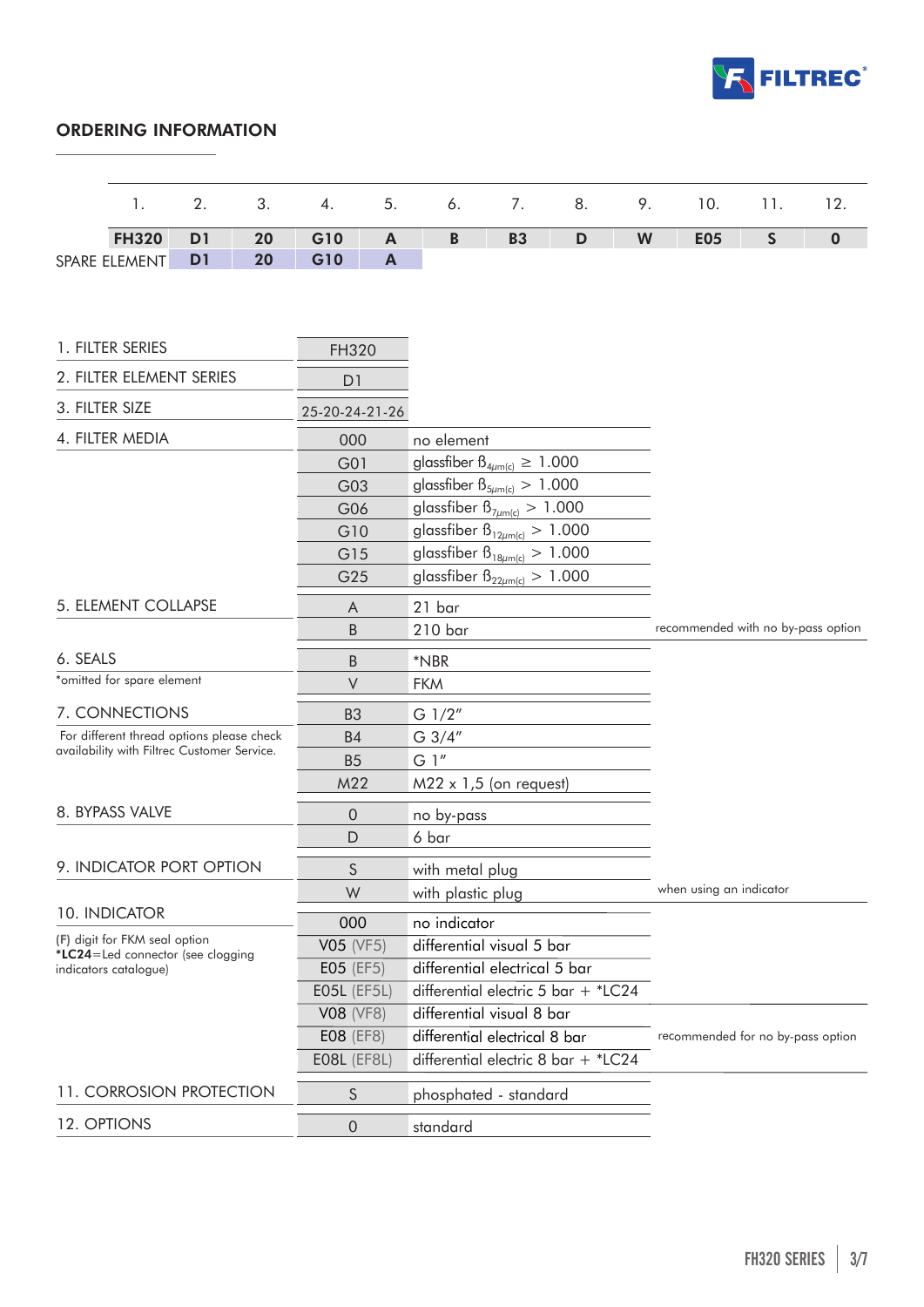

# PRESSURE DROP (∆p) INFORMATION FOR FILTER SIZING

The total Delta P through a filter assembly is given from Housing ∆p + Element ∆p.

This ideally should not exceed 1,0 bar and should never exceed 1/3 of the set value of the by-pass valve. N.B. All the reported data have been obtained at our laboratory, according to specification ISO3968 with mineral oil having 32 cSt viscosity and density 0,875 Kg/dm3.

# HOUSING PRESSURE DROP

The housing ∆p is given by the curve of the considered model and port, in correspondence of the flow rate value.



# ELEMENT PRESSURE DROP (filter elements 21 bar collapse)

The element ∆p (bar) is given by the flow rate (l/min) multiplied by the factor in the table here below corresponding to the selected media and divided by 1000.

If the oil has a viscosity Vx different than 32 cSt a corrective factor Vx/32 must be applied.

Example: 80 l/min with D121G10A and oil viscosity 46 cSt >(80 x 4,42)/1000 x (46/32) = 0,51 bar

|                  | G01A  | <b>G03A</b> | G06A  | <b>G10A</b> | G15A | G <sub>25A</sub> |
|------------------|-------|-------------|-------|-------------|------|------------------|
| D125             | 50,24 | 35,56       | 25,75 | 15,51       | 8,27 | 7,57             |
| D <sub>120</sub> | 30,43 | 21,30       | 13,97 | 8,39        | 5,18 | 4,78             |
| D124             | 19,90 | 13,93       | 8,42  | 5,17        | 4,16 | 3,60             |
| D121             | 15,48 | 10,84       | 6,79  | 4,42        | 3,38 | 2,93             |
| D126             | 13,24 | 8,61        | 5,75  | 4,03        | 2,91 | 2,43             |

# EXAMPLE OF TOTAL ∆p CALCULATION

FH320D121G10ABB5DWV05 with 80 l/min and oil 46 cSt: Housing ∆p 0,25 bar + element ∆p 0,51 bar (80 x 4,42)/1000 x (46/32) = total assembly ∆p 0,76 bar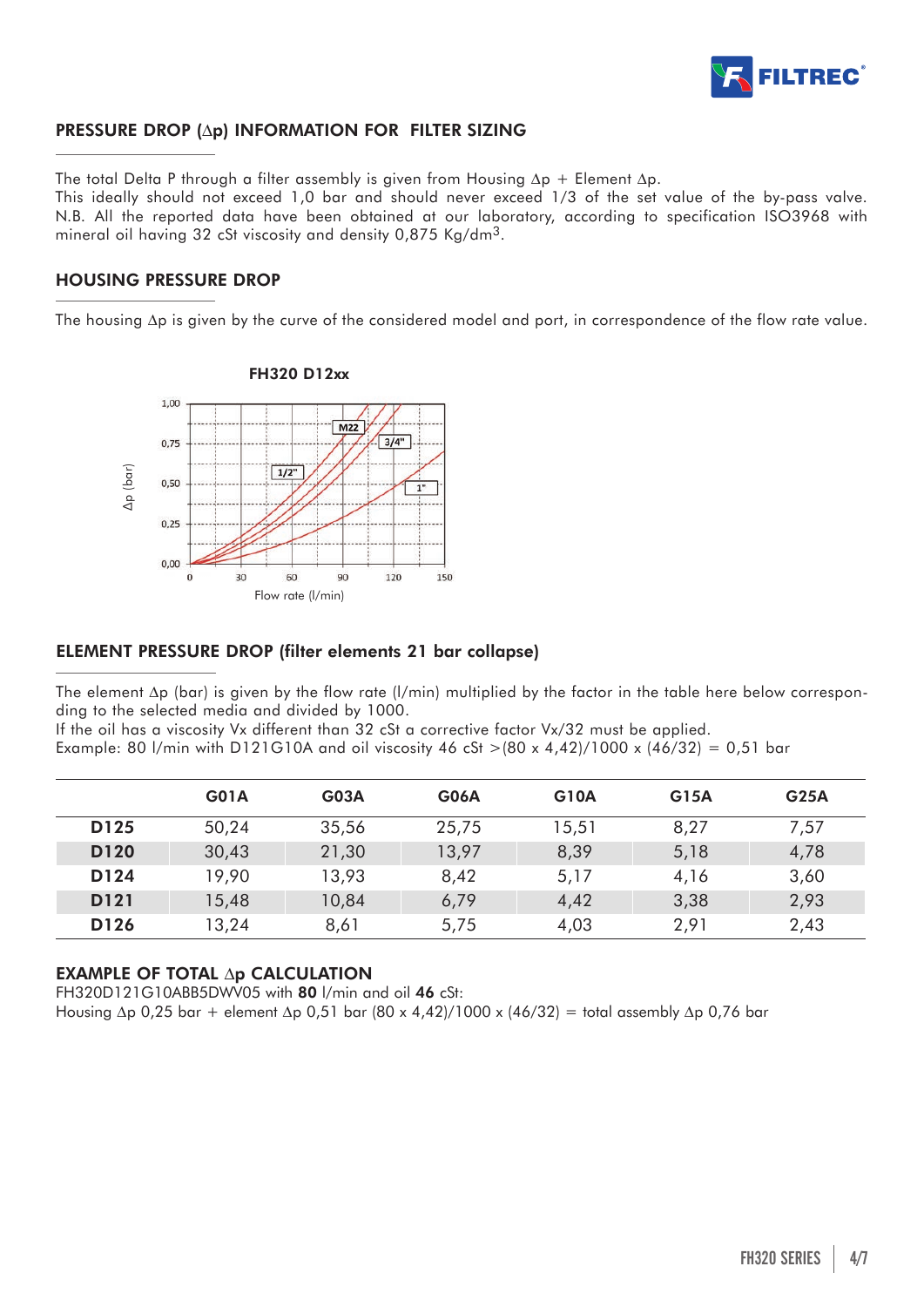

# ELEMENT PRESSURE DROP (filter elements 210 bar collapse)

The element ∆p (bar) is given by the flow rate (l/min) multiplied by the factor in the table here below corresponding to the selected media and divided by 1000.

If the oil has a viscosity Vx different than 32 cSt a corrective factor Vx/32 must be applied. Example: 80 l/min with D121G10B and oil viscosity 46 cSt  $> (80 \times 5,25)/1000 \times (46/32) = 0,60$  bar

|                  | G <sub>0</sub> 1B | GO3B  | <b>G06B</b> | G <sub>10</sub> B | G15B  | G25B |
|------------------|-------------------|-------|-------------|-------------------|-------|------|
| D125             | 57,38             | 39,23 | 27,50       | 16,53             | 10,15 | 8,03 |
| D <sub>120</sub> | 37,18             | 26,03 | 14,77       | 11,57             | 6,89  | 6,13 |
| D124             | 24,56             | 17,19 | 11,37       | 6,63              | 4,93  | 3,92 |
| D <sub>121</sub> | 23,89             | 16,72 | 11,25       | 5,25              | 3,85  | 3,34 |
| D <sub>126</sub> | 17,65             | 11,48 | 7,79        | 5,17              | 3,55  | 2,85 |

# EXAMPLE OF TOTAL ∆p CALCULATION

FH320D121G10BBB5DWV08 with 80 l/min and oil 46 cSt : Housing ∆p 0,25 bar + element ∆p 0,60 bar (80 x 5,25)/1000 x (46/32) = total assembly ∆p 0,85 bar

# BYPASS VALVE PRESSURE DROP

The bypass valve ∆p is given by the curve of the considered model and setting, in correspondence of the flow rate value.



### FH320 D12x

N.B. All the reported data have been obtained at our laboratory, according to specification ISO3968 with mineral oil having 32 cSt viscosity and density 0,875 Kg/dm3.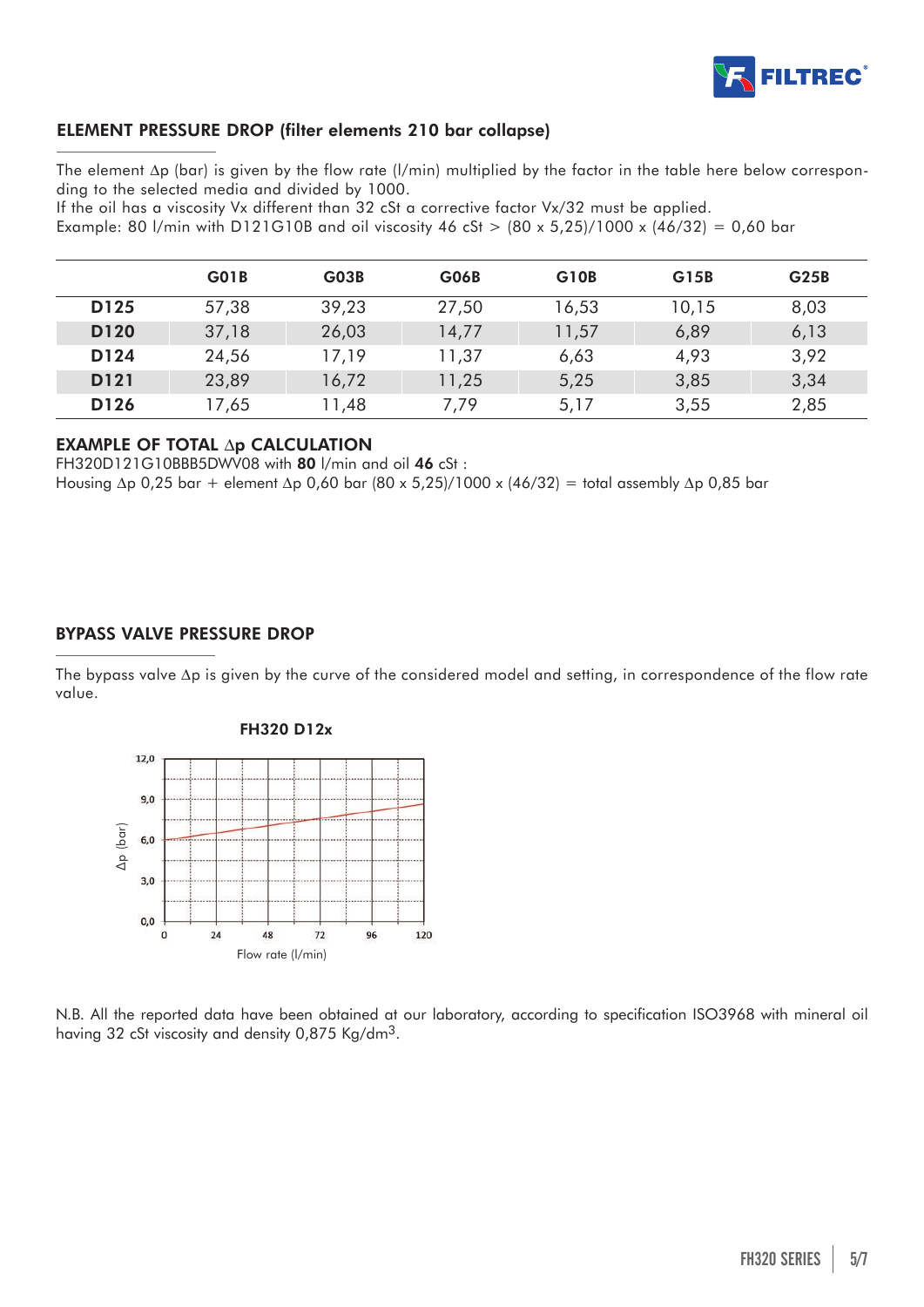



4

5

6

**1** FILTER HEAD

**2 INDICATOR PORT** 

- **3 FIXING HOLES**
- **4** FILTER ELEMENT
- **5** FILTER BOWL
- **6** SEAL KIT
- **7 IDENTIFICATION LABEL**

# INDICATOR TIGHTENING TORQUE

90 Nm

# SPARE SEAL KIT PART NUMBER

NBR FKM FH320 D1-2x 06.021.00268 06.021.00269

# BOWL TIGHTENING TORQUE

screw up filter bowl till end

# WARNING

Make sure that Personal Protective Equipment (PPE) is worn during installation and maintenance operation.

# DISPOSAL OF FILTER ELEMENT

 $\bigwedge$  The used filter elements and the filter parts dirty of oil are classified as "Dangerous waste material": they must be disposed according to the local laws by authorized Companies.

# USER TIPS **INSTALLATION**

- $\bigwedge$  1. the IN and OUT ports must be connected to the hoses in the correct flow direction (an arrow shows on the filter head (1)
	- 2. the filter housing should be preferably mounted with the bowl (5) downward
	- 3. secure to the frame the filter head (1) using the threaded fixing holes (3)
	- 4. verify that no tension is present on the filter after mounting
	- 5. enough space must be available for filter element replacement
	- 6. the visual clogging indicator must be in a easily viewable position
	- 7. when a electrical indicator is used, make sure that it is properly wired
- 18. never run the system with no filter element fitted
	- 9. keep in stock a spare FILTREC filter element for timely replacement when required

# **OPERATION**

- 1. the filter must work within the operating conditions of pressure, temperature and compatibility given in the first page of this data sheet
	- 2. the filter element must be replaced as soon as the clogging indicator signals at working temperature (in cold start conditions, oil temperature lower than 30°C, a false alarm can be given due to oil viscosity)
	- If no clogging indicator is mounted, replace the element according to the system manufacturer's recommendations

# MAINTENANCE

- 1. make sure that the system is switched off and there is no residual pressure in the filter
	- 2. unscrew the bowl (5) by turning it anti-clockwise and remove it
	- 3. remove the dirty element (4)
	- 4. fit a new FILTREC element (4), verifying the part number, particularly concerning the micron rating; open its plastic protection on the open end side and insert it onto the spigot in the filter head, then remove completely the plastic protection
	- 5. clean carefully the bowl; check the O-rings (6) conditions and replace if necessary
	- 6. lubricate the bowl's thread (5) and screw it by hand in the filter head (1) by turning it clockwise
	- 7. screw in the bowl to stop
- A 8. the used filter elements cannot be cleaned and re-used